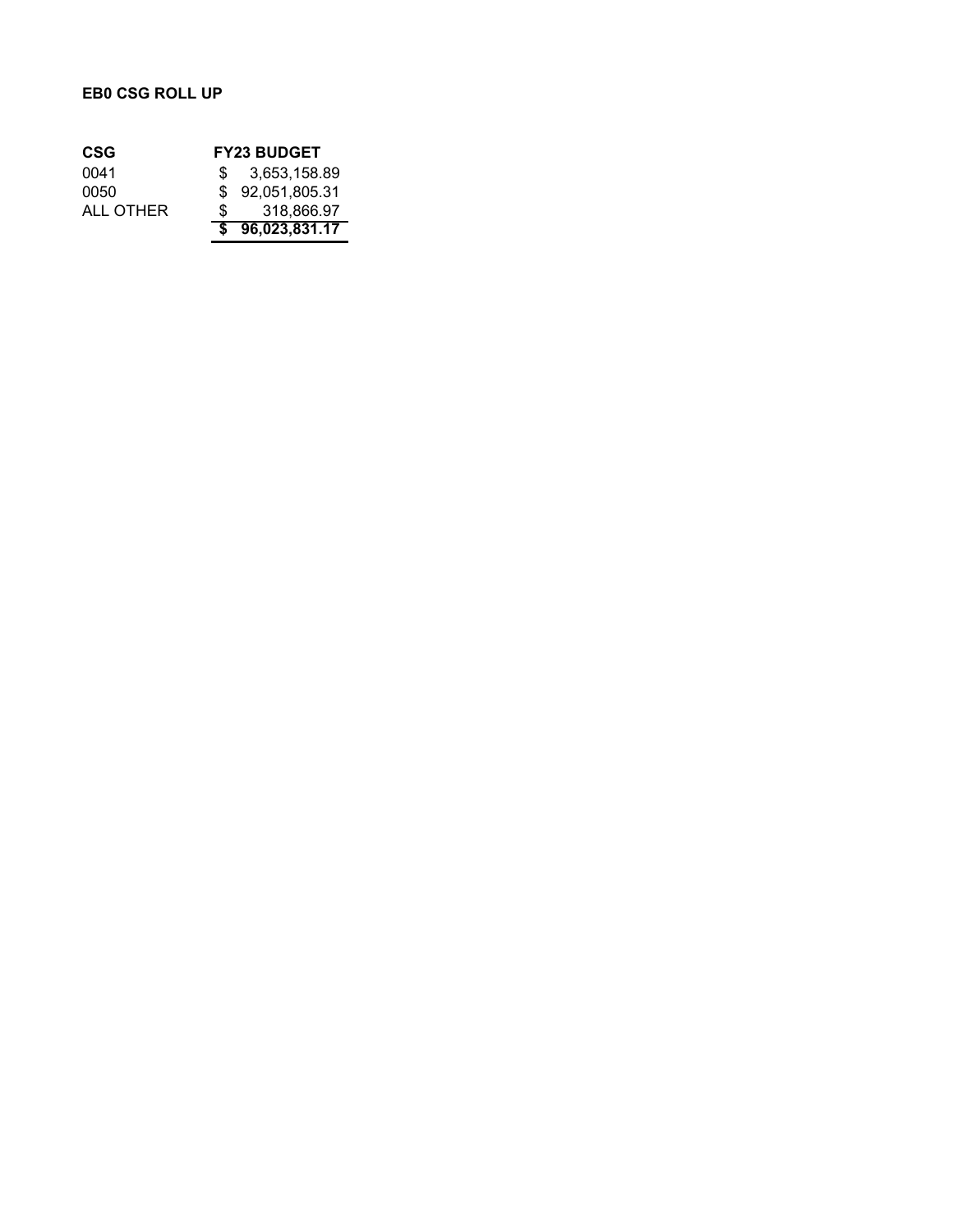| <u>Contracts (CSG 41)</u>     |                                    |                                  |                                                                                                                                                                                                                                                                                                      |                                             |                                                                           |                             |                                                           |                         |                                            |                                                                |                               |                                  |                                                                                        |                                          |                                              |                                           |              |
|-------------------------------|------------------------------------|----------------------------------|------------------------------------------------------------------------------------------------------------------------------------------------------------------------------------------------------------------------------------------------------------------------------------------------------|---------------------------------------------|---------------------------------------------------------------------------|-----------------------------|-----------------------------------------------------------|-------------------------|--------------------------------------------|----------------------------------------------------------------|-------------------------------|----------------------------------|----------------------------------------------------------------------------------------|------------------------------------------|----------------------------------------------|-------------------------------------------|--------------|
| <b>Contract / Procurement</b> | <b>Vendor Name</b>                 | <b>Contract</b><br><b>Number</b> | <b>Contract Purpose - Description of Services</b>                                                                                                                                                                                                                                                    | <b>Competitive or Sole</b><br><b>Source</b> | <b>Contract Type</b>                                                      | Original<br><b>Contract</b> | <b>Contract</b><br>  Term Begin   Term End<br><b>Date</b> | Contract<br><b>Date</b> | <b>Contract</b><br><b>Period</b><br>(FY23) | <b>Contract</b><br><b>Period Total</b><br><b>Amount (FY23)</b> | FY23 Funding<br><b>Amount</b> | <b>Contract</b><br><b>Status</b> | <b>Funding Source (local,</b><br>federal, private, special revenue<br>specify if ARPA) | <b>Funding Program</b>                   | <b>Funding Activity</b>                      | <b>Funding Service (if</b><br>applicable) | <b>Notes</b> |
| Contract                      | <b>AGENCY OVERSIGHT</b>            | TBD                              | Annual Agency Retreat                                                                                                                                                                                                                                                                                | Competitive                                 | Firm Fixed Price                                                          |                             | 10/1/2021                                                 | 9/30/2022 TBD           |                                            | $35,000.00$ \$                                                 | 35,000.00                     |                                  | 0632 - ED SPECIAL ACCOUNT 1000 - AGENCY                                                | <b>MANAGEMENT</b>                        | 1001 - AGENCY OVERSIGHT                      |                                           |              |
| Contract                      | COMMUNITY OUTREACH                 | TRD.                             | Business Dev & Economic Intelligence Data Strategy &<br>Engagement Support                                                                                                                                                                                                                           | Sole Source                                 | Indefinite Delivery Indefinite Quantity                                   |                             | 10/1/2021                                                 | 9/30/2022 TBD           |                                            |                                                                | 411,000.00   \$411,000.00     |                                  | 0632 - ED SPECIAL ACCOUNT 2000 - DEPUTY MAYOR FOR 2020 - COMMUNITY                     | LANNING AND ECONOMIC   OUTREACH          |                                              |                                           |              |
| Contract                      | ST ELIZABETHS                      | TBD                              | St. Elizabeth MAINTENANCE services                                                                                                                                                                                                                                                                   | <b>Competitive/Sole Source</b>              | Firm Fixed Price                                                          |                             | 10/1/2021                                                 | 9/30/2022 TBD           |                                            |                                                                | $200,000.00$ \$ 200,000.00    |                                  | 1000 - LOCAL OPERATING                                                                 | 6000 - REAL ESTATE<br>DEVELOPMENT        | 6040 - ST ELIZABETHS                         |                                           |              |
| Contract                      | ST ELIZABETHS                      | <b>TBD</b>                       | St. Elizabeths Owners Rep Srvcs                                                                                                                                                                                                                                                                      | Competitive                                 | Labor Hour                                                                |                             | 10/1/2021                                                 | 9/30/2022 TBD           |                                            | $200,000.00$ \$                                                | 200,000.00                    |                                  | 1000 - LOCAL OPERATING                                                                 | 6000 - REAL ESTATE<br>DEVELOPMENT        | 6040 - ST ELIZABETHS                         |                                           |              |
| Contract                      | ST ELIZABETHS                      | l TBD                            | <b>DSLBD Clean Team</b>                                                                                                                                                                                                                                                                              | NI/∆                                        | rrn                                                                       |                             | 10/1/2021                                                 | 9/30/2022 TBD           |                                            | 124,000.00 \$                                                  | 124,000.00                    |                                  | 1000 - LOCAL OPERATING                                                                 | 6000 - REAL ESTATE<br><b>DEVELOPMENT</b> | 6040 - ST ELIZABETHS                         |                                           |              |
| Contract                      | ST ELIZABETHS                      | TBD                              | Safety & Security Items                                                                                                                                                                                                                                                                              | FRD.                                        |                                                                           |                             | 10/1/2021                                                 | 9/30/2022 TBD           |                                            | $50,000.00$ \$                                                 | 50,000.00                     |                                  | 1000 - LOCAL OPERATING                                                                 | 6000 - REAL ESTATE<br>DEVELOPMENT        | 6040 - ST ELIZABETHS                         |                                           |              |
| Contract                      | ST ELIZABETHS                      | TRD                              | Events DC Salaries                                                                                                                                                                                                                                                                                   |                                             |                                                                           |                             | 10/1/2021                                                 | 9/30/2022 TBD           |                                            | 474,980.33 \$                                                  | 474,980.33                    |                                  | 1000 - LOCAL OPERATING                                                                 | 6000 - REAL ESTATE<br><b>DEVELOPMENT</b> | 6040 - ST ELIZABETHS                         |                                           |              |
| Contract                      | <b>DEVELOPMENT AND DISPOSITION</b> | <b>TBD</b>                       | Davis Bacon Monitoring                                                                                                                                                                                                                                                                               | Competitive                                 | Indefinite Delivery Indefinite Quantity                                   |                             | 10/1/2021                                                 | 9/30/2022 TBD           |                                            | 198,812.00 \$                                                  | 198,812.00                    |                                  | 1000 - LOCAL OPERATING                                                                 | 6000 - REAL ESTATE<br>DEVELOPMENT        | 6020 - DEVELOPMENT AND<br><b>DISPOSITION</b> |                                           |              |
| Contract                      | DEVELOPMENT AND DISPOSITION   TBD  |                                  | RE Appraisals                                                                                                                                                                                                                                                                                        | rrn                                         | Indefinite Delivery Indefinite Quantity                                   |                             | 10/1/2021                                                 | 9/30/2022 TBD           |                                            | $100,000.00$ \$                                                | 100,000.00                    |                                  | 0632 - ED SPECIAL ACCOUNT 6000 - REAL ESTATE                                           |                                          | 6020 - DEVELOPMENT AND                       |                                           |              |
| Contract                      | DEVELOPMENT AND DISPOSITION   TBD  |                                  | Title services                                                                                                                                                                                                                                                                                       | rrn                                         | Firm Fixed Price                                                          |                             | 10/1/2021                                                 | 9/30/2022 TBD           |                                            | 125,000.00 \$                                                  | 125,000.00                    |                                  | 0632 - ED SPECIAL ACCOUNT 6000 - REAL ESTATE                                           | <b>DEVELOPMENT</b>                       | <b>DISPOSITION</b><br>6020 - DEVELOPMENT AND |                                           |              |
| Contract                      | DEVELOPMENT AND DISPOSITION        |                                  | Economic Impact modeling                                                                                                                                                                                                                                                                             | Competitive                                 | Labor Hour                                                                |                             | 10/1/2021                                                 | 9/30/2022 TBD           |                                            | 122,150.80 \$                                                  | 122,150.80                    |                                  | 1000 - LOCAL OPERATING                                                                 | DEVELOPMENT<br>6000 - REAL ESTATE        | <b>DISPOSITION</b><br>6020 - DEVELOPMENT AND |                                           |              |
| Contract                      | DEVELOPMENT AND DISPOSITION        |                                  | Real Estate studies and Services                                                                                                                                                                                                                                                                     | Competitive                                 | FRD.                                                                      |                             | 10/1/2021                                                 | 9/30/2022 TBD           |                                            | $100,000.00$ \$                                                | 100,000.00                    |                                  | 1000 - LOCAL OPERATING                                                                 | <b>DEVELOPMENT</b><br>6000 - REAL ESTATE | <b>DISPOSITION</b><br>6020 - DEVELOPMENT AND |                                           |              |
| Contract                      | CONTRACTING AND PROCUREMENT TBD    |                                  | <b>Senior Level Acquisition Services</b>                                                                                                                                                                                                                                                             | Competitive                                 | Labor Hour                                                                |                             | 10/1/2021                                                 | 9/30/2022 TBD           |                                            | 98,008.00 \$                                                   | 98,008.00                     |                                  | 1000 - LOCAL OPERATING                                                                 | DEVELOPMENT<br>1000 - AGENCY             | <b>DISPOSITION</b><br>1020 - CONTRACTING AND |                                           |              |
| Contract                      | <b>CORPORATE ASSISTANCE</b>        | l TBD                            | Corporate attraction and retention services                                                                                                                                                                                                                                                          | Sole Source                                 | Labor Hour                                                                |                             | 10/1/2021                                                 | 9/30/2022 TBD           |                                            | 80,000.00 \$                                                   | 80,000.00                     |                                  | 1000 - LOCAL OPERATING                                                                 | <b>MANAGEMENT</b><br>3000 - BUSINESS AND | PROCUREMENT<br>3020 - CORPORATE              |                                           |              |
|                               |                                    |                                  |                                                                                                                                                                                                                                                                                                      |                                             |                                                                           |                             |                                                           |                         |                                            |                                                                |                               |                                  |                                                                                        | <b>NORKFORCE</b><br><b>DEVELOPMENT</b>   | <b>ASSISTANCE</b>                            |                                           |              |
| Contract                      | DEVELOPMENT AND DISPOSITION   TBD  |                                  | <b>WRAMC</b> legal services                                                                                                                                                                                                                                                                          | Sole Source                                 | Labor Hour                                                                |                             |                                                           | 10/1/2021 9/30/2022 TBD |                                            | $\frac{1}{3}$ 75,000.00 \$ 75,000.00                           |                               |                                  | 1000 - LOCAL OPERATING   6000 - REAL ESTATE                                            | <b>DEVELOPMENT</b>                       | 6020 - DEVELOPMENT AND<br><b>DISPOSITION</b> |                                           |              |
| Contract                      | <b>GRANTS</b>                      |                                  | <b>Grants Reviewer</b>                                                                                                                                                                                                                                                                               | Competitive                                 | Indefinite Delivery Indefinite Quantity                                   |                             |                                                           | 10/1/2021 9/30/2022 TBD |                                            | 69,750.00 \$                                                   | 69,750.00                     |                                  | 0632 - ED SPECIAL ACCOUNT 5000 - PROJECT                                               | <b>INVESTMENT</b>                        | 5085 - GRANTS                                |                                           |              |
| Contract                      | <b>POLICY</b>                      | FBD.                             | Performance metrics services                                                                                                                                                                                                                                                                         | Competitive                                 |                                                                           |                             |                                                           | 10/1/2021 9/30/2022 TBD |                                            |                                                                | 67,871.80 \$ 67,871.80        |                                  | 0632 - ED SPECIAL ACCOUNT 1000 - AGENCY                                                | <b>MANAGEMENT</b>                        | 1005 - POLICY                                |                                           |              |
| Contract                      | INDUSTRIAL REVENUE BOND            | <b>TBD</b>                       | <b>IRB Marketing</b>                                                                                                                                                                                                                                                                                 | TBD                                         | Firm Fixed Price                                                          |                             | 10/1/2021                                                 | 9/30/2022 TBD           |                                            | $40,000.00$ \$                                                 | 40,000.00                     |                                  | 0609 - IRB O TYPE                                                                      | 5000 - PROJECT<br>INVESTMENT             | 5035 - INDUSTRIAL REVENUE<br><b>BOND</b>     |                                           |              |
| Contract                      | INDUSTRIAL REVENUE BOND            | ITBD -                           | <b>Bond Counsel</b>                                                                                                                                                                                                                                                                                  | Competitive                                 | Indefinite Delivery Indefinite Quantity                                   |                             | 10/1/2021                                                 | 9/30/2022 TBD           |                                            | $35,000.00$ \$                                                 | 35,000.00                     |                                  | 0609 - IRB O TYPE                                                                      | 5000 - PROJECT<br><b>INVESTMENT</b>      | 5035 - INDUSTRIAL REVENUE<br><b>BOND</b>     |                                           |              |
| Contract                      | INDUSTRIAL REVENUE BOND            | TRD                              | <b>Bond Counsel</b>                                                                                                                                                                                                                                                                                  | Competitive                                 | Indefinite Delivery Indefinite Quantity                                   |                             | 10/1/2021                                                 | 9/30/2022 TBD           |                                            | $35,000.00$ \$                                                 | 35,000.00                     |                                  | 0609 - IRB O TYPE                                                                      | 5000 - PROJECT<br><b>INVESTMENT</b>      | 5035 - INDUSTRIAL REVENUE                    |                                           |              |
| Contract                      | INDUSTRIAL REVENUE BOND            | TBD                              | <b>Bond Counsel</b>                                                                                                                                                                                                                                                                                  | Competitive                                 | Indefinite Delivery Indefinite Quantity                                   |                             | 10/1/2021                                                 | 9/30/2022 TBD           |                                            | $35,000.00$ \$                                                 | 35,000.00                     |                                  | 0609 - IRB O TYPE                                                                      | 5000 - PROJECT<br><b>INVESTMENT</b>      | 5035 - INDUSTRIAL REVENUE                    |                                           |              |
| Contract                      | INDUSTRIAL REVENUE BOND            | <b>TBD</b>                       | <b>Bond Counsel</b>                                                                                                                                                                                                                                                                                  | Competitive                                 | Indefinite Delivery Indefinite Quantity                                   |                             | 10/1/2021                                                 | 9/30/2022 TBD           |                                            | $35,000.00$ \$                                                 | 35,000.00                     |                                  | 0609 - IRB O TYPE                                                                      | 5000 - PROJECT<br><b>INVESTMENT</b>      | 5035 - INDUSTRIAL REVENUE                    |                                           |              |
| Contract                      | INDUSTRIAL REVENUE BOND            | l TRD                            | <b>Bond Counsel</b>                                                                                                                                                                                                                                                                                  | Competitive                                 | Indefinite Delivery Indefinite Quantity                                   |                             |                                                           | 10/1/2021 9/30/2022 TBD |                                            | $35,000.00$ \$                                                 | 35,000.00                     |                                  | 0609 - IRB O TYPE                                                                      | 5000 - PROJECT<br><b>INVESTMENT</b>      | 5035 - INDUSTRIAL REVENUE                    |                                           |              |
| Contract                      | INDUSTRIAL REVENUE BOND            | TRD                              | <b>Bond Counsel</b>                                                                                                                                                                                                                                                                                  | Competitive                                 | Indefinite Delivery Indefinite Quantity                                   |                             |                                                           | 10/1/2021 9/30/2022 TBD |                                            | $35,000.00$ \$                                                 | 35,000.00                     |                                  | 0609 - IRB O TYPE                                                                      | 5000 - PROJECT<br><b>INVESTMENT</b>      | 5035 - INDUSTRIAL REVENUE<br><b>BOND</b>     |                                           |              |
| Contract                      | <b>AGENCY OVERSIGHT</b>            | TRD                              | Outlook 365 and EOM Support Services                                                                                                                                                                                                                                                                 |                                             |                                                                           |                             |                                                           | 10/1/2021 9/30/2022 TBD |                                            | $30,000.00$ \$                                                 | 30,000.00                     |                                  | 1000 - LOCAL OPERATING                                                                 | 000 - AGENCY<br><b>MANAGEMENT</b>        | 1001 - AGENCY OVERSIGHT                      |                                           |              |
| Contract                      | <b>GRANTS</b>                      | TBD                              | Grants Management Software and Licenses (GIFTS)                                                                                                                                                                                                                                                      | Sole Source                                 | Firm Fixed Price                                                          |                             | 10/1/2021                                                 | 9/30/2022 TBD           |                                            | $30,000.00$ \$                                                 | 30,000.00                     |                                  | 0632 - ED SPECIAL ACCOUNT 5000 - PROJECT                                               | INVESTMENT                               | 5085 - GRANTS                                |                                           |              |
| Contract                      | DEVELOPMENT AND DISPOSITION   TBD  |                                  | Transcription services                                                                                                                                                                                                                                                                               | Competitive                                 | Firm Fixed Price                                                          |                             | 10/1/2021                                                 | 9/30/2022 TBD           |                                            | $20,000.00$ \$                                                 | 20,000.00                     |                                  | 1000 - LOCAL OPERATING                                                                 | 6000 - REAL ESTATE<br><b>DEVELOPMENT</b> | 6020 - DEVELOPMENT AND<br><b>DISPOSITION</b> |                                           |              |
| Contract                      | CONTRACTING AND PROCUREMENT TBD    |                                  | Kwiktag Maintenance                                                                                                                                                                                                                                                                                  | Competitive                                 | rrn                                                                       |                             | 10/1/2021                                                 | 9/30/2022 TBD           |                                            | $14,250.00$ \$                                                 | 14,250.00                     |                                  | 0632 - ED SPECIAL ACCOUNT 1000 - AGENCY                                                | <b>MANAGEMENT</b>                        | 1020 - CONTRACTING AND<br>PROCUREMENT        |                                           |              |
| Contract                      | <b>AGENCY OVERSIGHT</b>            | ran I                            | <b>Temporary Personnel</b>                                                                                                                                                                                                                                                                           | Competitive                                 | Labor Hour                                                                |                             | 10/1/2021                                                 | 9/30/2022 TBD           |                                            | $7,500.00$ \$                                                  | 7,500.00                      |                                  | 1000 - LOCAL OPERATING                                                                 | 1000 - AGENCY<br>MANAGEMENT              | 1001 - AGENCY OVERSIGHT                      |                                           |              |
| Contract                      | <b>NEW COMMUNITIES INITIATIVE</b>  | <b>TRD</b>                       | Contracts (Enhance Community Engagement, Human Capital<br>Planning, Website technical Support and upgrades for the District's<br>New Communities Initiative (NCI), Community Develpoment<br>planning, Real Estate-New Communities- Finanical Services, ETO<br>Case management software and services) | Competitive                                 | Labor Hour, Indefinite Delivery<br>Indefinite Quantity, Firm Fixed Price, |                             |                                                           | 10/1/2021 9/30/2022 TBD |                                            |                                                                | $680,000.00$ \$ 680,000.00    |                                  | 1000 - LOCAL OPERATING                                                                 | 6000 - REAL ESTATE<br>DEVELOPMENT        | 6030 - NEW COMMUNITIES<br><b>INITIATIVE</b>  |                                           |              |
| Contract                      | DEVELOPMENT AND DISPOSITION   TBD  |                                  | <b>RE</b> Appraisals                                                                                                                                                                                                                                                                                 | TBD                                         | Indefinite Delivery Indefinite Quantity                                   |                             |                                                           | 10/1/2021 9/30/2022 TBD |                                            |                                                                | 75,000.00 \$ 75,000.00        |                                  | 1000 - LOCAL OPERATING   6000 - REAL ESTATE                                            | DEVELOPMENT                              | 6020 - DEVELOPMENT AND<br><b>DISPOSITION</b> |                                           |              |
| Contract                      | <b>AGENCY OVERSIGHT</b>            | <b>TBD</b>                       | Microsoft Dynamics MOU to OCTO                                                                                                                                                                                                                                                                       | TBD                                         | TBD                                                                       |                             |                                                           | 10/1/2021 9/30/2022 TBD |                                            | $13,267.88$ \$                                                 | 13,267.88                     |                                  | 1000 - LOCAL OPERATING                                                                 | 1000 - AGENCY<br><b>MANAGEMENT</b>       | 1001 - AGENCY OVERSIGHT                      |                                           |              |
| Contract                      | <b>AGENCY OVERSIGHT</b>            | TBD                              | ASL Services MOU to Disability Rights                                                                                                                                                                                                                                                                | FBD                                         |                                                                           |                             |                                                           | 10/1/2021 9/30/2022 TBD |                                            | $1,568.08$ \$                                                  | 1,568.08                      |                                  | 1000 - LOCAL OPERATING                                                                 | 1000 - AGENCY<br>MANAGEMENT              | 1001 - AGENCY OVERSIGHT                      |                                           |              |
|                               |                                    |                                  |                                                                                                                                                                                                                                                                                                      |                                             |                                                                           |                             |                                                           |                         |                                            |                                                                |                               |                                  |                                                                                        |                                          |                                              |                                           |              |

**Total \$ 3,653,158.89 \$ 3,653,158.89**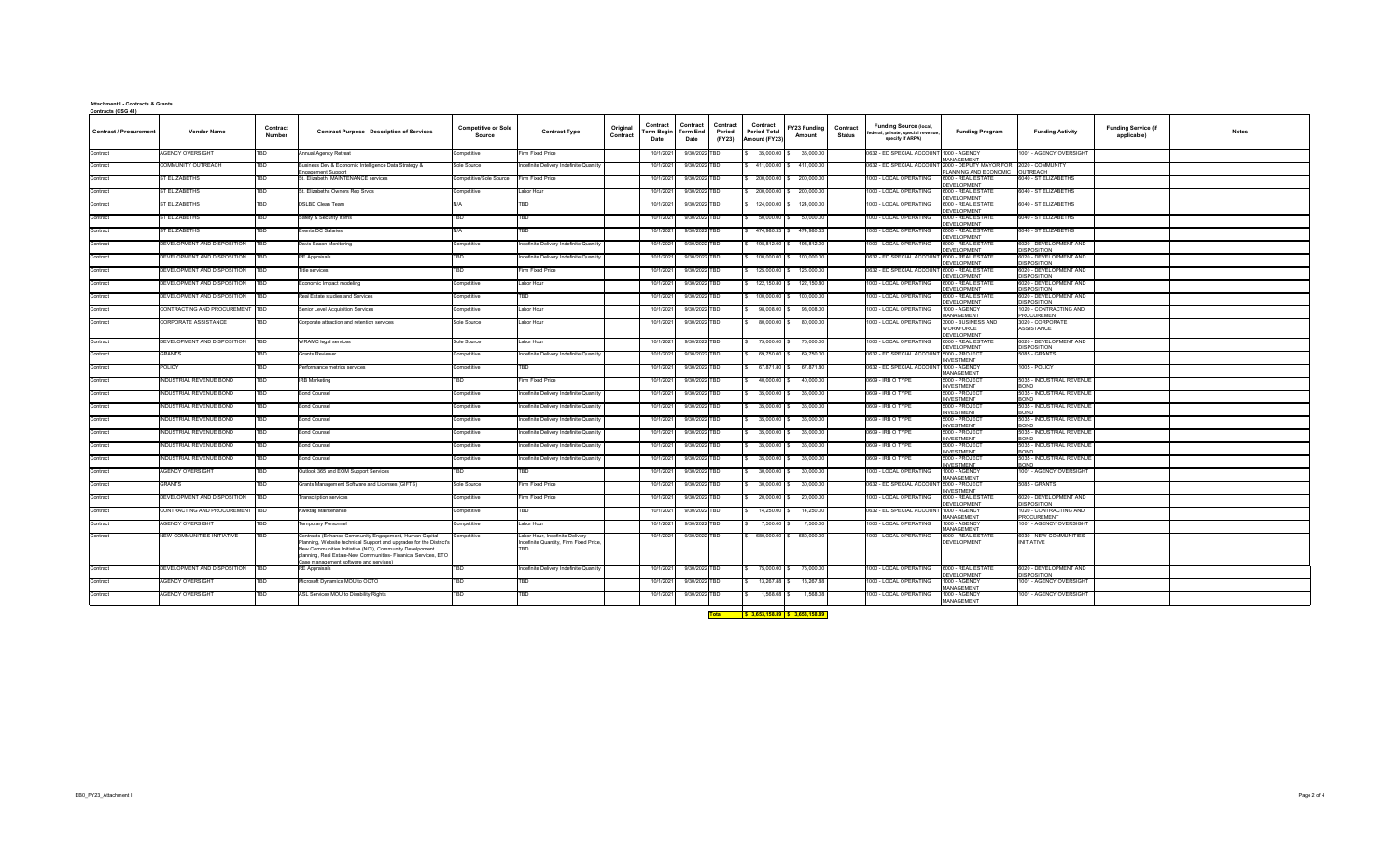**Attachment I - Contracts & Grants**

|                         | <b>Funding Service (if</b><br>applicable) | <b>Notes</b> |
|-------------------------|-------------------------------------------|--------------|
|                         |                                           |              |
| $\overline{\mathsf{S}}$ |                                           |              |
| ΙP                      |                                           |              |
| $\mathsf{IP}$           |                                           |              |
|                         |                                           |              |
|                         |                                           |              |
| $\overline{5}$          |                                           |              |
|                         |                                           |              |
|                         |                                           |              |
|                         |                                           |              |
|                         |                                           |              |
|                         |                                           |              |
|                         |                                           |              |
|                         |                                           |              |
|                         |                                           |              |
|                         |                                           |              |
|                         |                                           |              |
|                         |                                           |              |
|                         |                                           |              |
|                         |                                           |              |
|                         |                                           |              |
|                         |                                           |              |
|                         |                                           |              |
|                         |                                           |              |
|                         |                                           |              |
|                         |                                           |              |
|                         |                                           |              |
|                         |                                           |              |
|                         |                                           |              |
|                         |                                           |              |

|              | <b>Subsidies and Transfers (CSG 50)</b> |                               |                                                            |                                             |                                        |                                                       |                                         |                                                                                                    |                                                                                         |                                                                              |                                                  |                                           |
|--------------|-----------------------------------------|-------------------------------|------------------------------------------------------------|---------------------------------------------|----------------------------------------|-------------------------------------------------------|-----------------------------------------|----------------------------------------------------------------------------------------------------|-----------------------------------------------------------------------------------------|------------------------------------------------------------------------------|--------------------------------------------------|-------------------------------------------|
| <b>Grant</b> | <b>Grantee Name</b>                     | <b>Grant</b><br><b>Number</b> | <b>Grant Purpose - Description of Services</b>             | <b>Competitive or Sole</b><br><b>Source</b> | <b>Original Grant</b><br><b>Amount</b> | <b>Grant Term Grant Term</b><br>Begin Date   End Date | <b>Grant</b><br><b>Period</b><br>(FY23) | <b>Grant Period</b><br>FY23 Funding Grant Status<br><b>Total Amount</b><br><b>Amount</b><br>(FY23) | <b>Funding Source (local,</b><br>federal, private, special<br>revenue, specify if ARPA) | <b>Funding Program</b>                                                       | <b>Funding Activity</b>                          | <b>Funding Service (if</b><br>applicable) |
| Grant        | <b>TBD</b>                              | TBD                           | Great Streets Neighborhood Prosperity Fund                 | Competitive                                 | 7,000,000.00                           | 10/1/2022<br>9/30/2023                                |                                         | $\frac{1}{5}$ 7,000,000.00<br>7,000,000.00                                                         | 1000 - LOCAL OPERATING                                                                  | 5000 - PROJECT                                                               | 5080 - GREAT STREETS                             |                                           |
| Grant        | <b>TBD</b>                              | <b>TBD</b>                    | New Communities Human Capital Grants                       | Competitive                                 | 1,998,000.00                           | 10/1/2022<br>9/30/2023                                |                                         | 1,998,000.00<br>\$ 1,998,000.00                                                                    | 1000 - LOCAL OPERATING                                                                  | <b>INVESTMENT</b><br>6000 - REAL ESTATE                                      | <b>INITIATIVE</b><br>6030 - NEW COMMUNITIES      |                                           |
| Grant        | Washington DC Economic                  | BD-015-6987                   | Business Development and Resarch Grant                     | Sole Source                                 | 1,440,532.00                           | 9/30/2023<br>10/1/2022                                |                                         | 1,440,532.00<br>1,440,532.00                                                                       | 0632 - ED SPECIAL                                                                       | DEVELOPMENT<br>5000 - PROJECT                                                | <b>INITIATIVE</b><br>5095 - WASHINGTON           |                                           |
|              | Partnership                             |                               |                                                            |                                             |                                        |                                                       |                                         |                                                                                                    | <b>ACCOUNT</b>                                                                          | <b>INVESTMENT</b>                                                            | <b>ECONOMIC PARTNERSHIP</b>                      |                                           |
| Grant        | Washington DC Economic<br>Partnership   | BD-015-6987                   | Business Development and Resarch Grant                     | Sole Source                                 | 1,400,000.00                           | 10/1/2022<br>9/30/2023                                |                                         | 1,400,000.00<br>1,400,000.00                                                                       | 1000 - LOCAL OPERATING                                                                  | 5000 - PROJECT<br><b>INVESTMENT</b>                                          | 5095 - WASHINGTON<br><b>ECONOMIC PARTNERSHIP</b> |                                           |
| Grant        | Hines-Urban Atlantic Master             | N/A                           | Developer Grant for Walter Reed                            | Competitive                                 | 900,000.00                             | 10/1/2022<br>9/30/2023                                |                                         | 900,000.00<br>900,000.00                                                                           | 6616 - DEDICATED TAX                                                                    | 6000 - REAL ESTATE<br><b>DEVELOPMENT</b>                                     | 6050 - WALTER REED                               |                                           |
| Grant        | TBD                                     | TBD                           | Corporate Assistance for Creative and Open Spaces (COS)    | TBD                                         | 123,669.14                             | 9/30/2023<br>10/1/2022                                |                                         | 123,669.14<br>123,669.14                                                                           | 1000 - LOCAL OPERATING                                                                  | 5000 - PROJECT<br><b>INVESTMENT</b>                                          | 5085 - GRANTS                                    |                                           |
| Grant        | <b>CNHED</b>                            | <b>TBD</b>                    | <b>Anchor Partnerships</b>                                 | Sole Source                                 | 200,000.00                             | 10/1/2022<br>9/30/2023                                |                                         | 200,000.00<br>200,000.00                                                                           | 1000 - LOCAL OPERATING                                                                  | 6000 - REAL ESTATE                                                           | 6020 - DEVELOPMENT AND                           |                                           |
| Grant        | <b>TBD</b>                              | <b>TBD</b>                    | Corporate Assistance for Creative and Open Spaces (COS)    | <b>TBD</b>                                  | 1,392,217.00                           | 10/1/2022<br>9/30/2023                                |                                         | 1,392,217.00<br>1,392,217.00                                                                       | 1000 - LOCAL OPERATING                                                                  | <b>DEVELOPMENT</b><br>3000 - BUSINESS AND<br><b>WORKFORCE</b><br>DEVELOPMENT | <b>DISPOSITION</b><br>3020 - GRANTS              |                                           |
| Grant        | <b>TBD</b>                              | <b>TBD</b>                    | Corporate Assistance for Creative and Open Spaces (COS)    | <b>TBD</b>                                  | 475,182.86                             | 10/1/2022<br>9/30/2023                                |                                         | 475,182.86 \$<br>475,182.86                                                                        | 0632 - ED SPECIAL<br><b>ACCOUNT</b>                                                     | 5000 - PROJECT<br><b>INVESTMENT</b>                                          | 5085 - GRANTS                                    |                                           |
| Grant        | <b>TBD</b>                              | TBD                           | Corporate Assistance for Creative and Open Spaces (COS)    | <b>TBD</b>                                  | 5,000,000.00                           | 10/1/2022<br>9/30/2023                                |                                         | 5,000,000.00<br>$\frac{1}{5}$ 5,000,000.00                                                         | 1000 - LOCAL OPERATING                                                                  | 3000 - BUSINESS AND<br><b>WORKFORCE</b><br><b>DEVELOPMENT</b>                | 3020 - GRANTS                                    |                                           |
| Grant        | <b>TBD</b>                              | <b>TBD</b>                    | Shop in the District                                       | TBD                                         | 100,000.00                             | 9/30/2023<br>10/1/2022                                |                                         | 100,000.00<br>100,000.00                                                                           | 1135 - ARPA - LOCAL                                                                     | <b>DCRP - DISTRICT</b>                                                       | <b>DCRP - DISTRICT</b>                           |                                           |
| Grant        | <b>TBD</b>                              | <b>TBD</b>                    | Nourish DC                                                 | TBD                                         | 500,000.00                             | 10/1/2022<br>9/30/2023                                |                                         | 500,000.00<br>500,000.00                                                                           | <b>REVENUE REPLACEMENT</b><br>1135 - ARPA - LOCAL                                       | <b>RECOVERY PLAN</b><br><b>DCRP - DISTRICT</b>                               | <b>RECOVERY PLAN</b><br><b>DCRP - DISTRICT</b>   |                                           |
| Grant        | <b>TBD</b>                              | <b>TBD</b>                    | Small and Medium Business Growth Program                   | TBD                                         | 3,400,000.00                           | 10/1/2022<br>9/30/2023                                |                                         | \$3,400,000.00<br>3,400,000.00                                                                     | <b>REVENUE REPLACEMENT</b><br>1135 - ARPA - LOCAL                                       | <b>RECOVERY PLAN</b><br><b>DCRP - DISTRICT</b>                               | <b>RECOVERY PLAN</b><br><b>DCRP - DISTRICT</b>   |                                           |
|              |                                         |                               |                                                            |                                             |                                        |                                                       |                                         |                                                                                                    | REVENUE REPLACEMENT                                                                     | <b>RECOVERY PLAN</b>                                                         | <b>RECOVERY PLAN</b>                             |                                           |
| Grant        | <b>TBD</b>                              | TBD.                          | Employment Center Vitality and Local Jobs Creation Fund    | TBD                                         | 7,500,000.00                           | 10/1/2022<br>9/30/2023                                |                                         | \$7,500,000.00<br>7,500,000.00                                                                     | 1135 - ARPA - LOCAL<br>REVENUE REPLACEMENT                                              | <b>DCRP - DISTRICT</b><br><b>RECOVERY PLAN</b>                               | <b>DCRP - DISTRICT</b><br><b>RECOVERY PLAN</b>   |                                           |
| Grant        | <b>TBD</b>                              | <b>TBD</b>                    | <b>Black Ownership Fund Project</b>                        | TBD                                         | \$10,000,000.00                        | 9/30/2023<br>10/1/2022                                |                                         | 10,000,000.00<br>$$10,000,000.00$ \ \$                                                             | 1135 - ARPA - LOCAL<br><b>REVENUE REPLACEMENT</b>                                       | <b>IDCRP - DISTRICT</b><br><b>RECOVERY PLAN</b>                              | <b>DCRP - DISTRICT</b><br><b>RECOVERY PLAN</b>   |                                           |
| Grant        | <b>TBD</b>                              | <b>TBD</b>                    | <b>Black Ownership Strike Force Project</b>                | TBD                                         | 42,204.31                              | 10/1/2022<br>9/30/2023                                |                                         | $42,204.31$ \$<br>42,204.31                                                                        | 1135 - ARPA - LOCAL<br><b>REVENUE REPLACEMENT</b>                                       | <b>DCRP - DISTRICT</b><br><b>RECOVERY PLAN</b>                               | <b>DCRP - DISTRICT</b><br><b>RECOVERY PLAN</b>   |                                           |
| Grant        | <b>TBD</b>                              | <b>TBD</b>                    | <b>Black Ownership Strike Force Project</b>                | TBD                                         | 107,795.69                             | 9/30/2023<br>10/1/2022                                |                                         | 107,795.69<br>107,795.69                                                                           | 8156 - ARPA - STATE                                                                     | <b>DCRP - DISTRICT</b>                                                       | <b>DCRP - DISTRICT</b>                           |                                           |
| Grant        | <b>TBD</b>                              | <b>TBD</b>                    | Food Access Fund                                           | TBD                                         | \$23,778,000.00                        | 10/1/2022<br>9/30/2023                                |                                         | 23,778,000.00<br>\$23,778,000.00                                                                   | 8156 - ARPA - STATE                                                                     | <b>RECOVERY PLAN</b><br><b>DCRP - DISTRICT</b>                               | <b>RECOVERY PLAN</b><br><b>DCRP - DISTRICT</b>   |                                           |
|              |                                         |                               |                                                            |                                             |                                        |                                                       |                                         |                                                                                                    |                                                                                         | <b>RECOVERY PLAN</b>                                                         | <b>RECOVERY PLAN</b>                             |                                           |
| Grant        | <b>TBD</b>                              | TBD.                          | Hospitality Sector Relief (Bridge 3.0)                     | TBD                                         | 8,000,000.00                           | 10/1/2022<br>9/30/2023                                |                                         | 8,000,000.00<br>$\frac{1}{5}$ 8,000,000.00 \$                                                      | 8156 - ARPA - STATE                                                                     | <b>DCRP - DISTRICT</b><br><b>RECOVERY PLAN</b>                               | <b>DCRP - DISTRICT</b><br><b>RECOVERY PLAN</b>   |                                           |
| Grant        | <b>TBD</b>                              | <b>TBD</b>                    | <b>DC Family Fund Destinations</b>                         | TBD                                         | 5,000,000.00                           | 9/30/2023<br>10/1/2022                                |                                         | 5,000,000.00<br>\$5,000,000.00                                                                     | 8156 - ARPA - STATE                                                                     | <b>DCRP - DISTRICT</b><br><b>RECOVERY PLAN</b>                               | <b>DCRP - DISTRICT</b><br><b>RECOVERY PLAN</b>   |                                           |
| Grant        | <b>TBD</b>                              | <b>TBD</b>                    | <b>Commerical Acquisiton Fund</b>                          | TBD                                         | 4,000,000.00                           | 10/1/2022<br>9/30/2023                                |                                         | 4,000,000.00<br>\$4,000,000.00]                                                                    | 8156 - ARPA - STATE                                                                     | <b>DCRP - DISTRICT</b><br><b>RECOVERY PLAN</b>                               | <b>DCRP - DISTRICT</b><br><b>RECOVERY PLAN</b>   |                                           |
| Grant        | <b>TBD</b>                              | <b>TBD</b>                    | Reimagine DC                                               | TBD                                         | 2,069,000.00                           | 10/1/202<br>9/30/2023                                 |                                         | 2,069,000.00<br>\$2,069,000.00]                                                                    | 8156 - ARPA - STATE                                                                     | <b>DCRP - DISTRICT</b>                                                       | <b>DCRP - DISTRICT</b>                           |                                           |
| Grant        | <b>TBD</b>                              | <b>TBD</b>                    | <b>Special Events Relief Fund</b>                          | TBD                                         | 1,500,000.00                           | 9/30/2023<br>10/1/2022                                |                                         | 1,500,000.00<br>\$1,500,000.00                                                                     | 8156 - ARPA - STATE                                                                     | <b>RECOVERY PLAN</b><br><b>DCRP - DISTRICT</b>                               | <b>RECOVERY PLAN</b><br><b>DCRP - DISTRICT</b>   |                                           |
| Grant        | <b>TBD</b>                              | TBD.                          | Business Retention, Expansion and Attraction               | TBD                                         | 1,292,204.31                           | 10/1/2022<br>9/30/2023                                |                                         | 1,292,204.31<br>$\frac{1}{5}$ 1,292,204.31 $\frac{1}{5}$                                           | 8156 - ARPA - STATE                                                                     | <b>RECOVERY PLAN</b><br><b>DCRP - DISTRICT</b>                               | <b>RECOVERY PLAN</b><br><b>DCRP - DISTRICT</b>   |                                           |
|              |                                         |                               |                                                            |                                             |                                        |                                                       |                                         |                                                                                                    |                                                                                         | <b>RECOVERY PLAN</b>                                                         | <b>RECOVERY PLAN</b>                             |                                           |
| Grant        | <b>TBD</b>                              | TBD                           | Large Events and Festival Sponsorship                      | TBD                                         | 1,250,000.00                           | 9/30/2023<br>10/1/2022                                |                                         | \$1,250,000.00<br>1,250,000.00                                                                     | 8156 - ARPA - STATE                                                                     | <b>DCRP - DISTRICT</b><br><b>RECOVERY PLAN</b>                               | <b>DCRP - DISTRICT</b><br><b>RECOVERY PLAN</b>   |                                           |
| Grant        | <b>TBD</b>                              | <b>TBD</b>                    | Reimagine Downtwon Engagement                              | TBD                                         | 750,000.00                             | 9/30/2023<br>10/1/2022                                |                                         | 750,000.00<br>750,000.00                                                                           | 8156 - ARPA - STATE                                                                     | <b>DCRP - DISTRICT</b><br><b>RECOVERY PLAN</b>                               | <b>DCRP - DISTRICT</b><br><b>RECOVERY PLAN</b>   |                                           |
| Grant        | <b>TBD</b>                              | <b>TBD</b>                    | DC Anchors Partnership                                     | TBD                                         | 500,000.00                             | 9/30/2023<br>10/1/2022                                |                                         | 500,000.00<br>500,000.00                                                                           | 8156 - ARPA - STATE                                                                     | <b>DCRP - DISTRICT</b>                                                       | <b>DCRP - DISTRICT</b>                           |                                           |
| Grant        | <b>TBD</b>                              | <b>TBD</b>                    | HID: CBD Office to Residential Conersion Incentive project | TBD                                         | 233,000.00                             | 10/1/2022<br>9/30/2023                                |                                         | 233,000.00<br>233,000.00                                                                           | 8156 - ARPA - STATE                                                                     | <b>RECOVERY PLAN</b><br><b>DCRP - DISTRICT</b>                               | <b>RECOVERY PLAN</b><br><b>DCRP - DISTRICT</b>   |                                           |
| Grant        | <b>TBD</b>                              | <b>TBD</b>                    | Cherry Blossom Bus Tour                                    | TBD                                         | 100,000.00                             | 10/1/2022<br>9/30/2023                                |                                         | 100,000.00<br>100,000.00                                                                           | 8156 - ARPA - STATE                                                                     | <b>RECOVERY PLAN</b><br><b>DCRP - DISTRICT</b>                               | <b>RECOVERY PLAN</b><br><b>DCRP - DISTRICT</b>   |                                           |
|              |                                         |                               |                                                            |                                             |                                        |                                                       |                                         |                                                                                                    |                                                                                         | <b>RECOVERY PLAN</b>                                                         | <b>RECOVERY PLAN</b>                             |                                           |
| Grant        | <b>TBD</b>                              | <b>TBD</b>                    | <b>Equity Impact Fund</b>                                  | TBD                                         | 2,000,000.00                           | 10/1/2022<br>9/30/2023                                |                                         | 2,000,000.00<br>2,000,000.00                                                                       | 8158 - ARPA - MUNICIPAL                                                                 | <b>DCRP - DISTRICT</b><br><b>RECOVERY PLAN</b>                               | <b>DCRP - DISTRICT</b><br><b>RECOVERY PLAN</b>   |                                           |
|              |                                         |                               |                                                            |                                             |                                        |                                                       | <b>Total</b>                            | $\frac{1}{5}$ 92,051,805.31 \$ 92,051,805.31                                                       |                                                                                         |                                                                              |                                                  |                                           |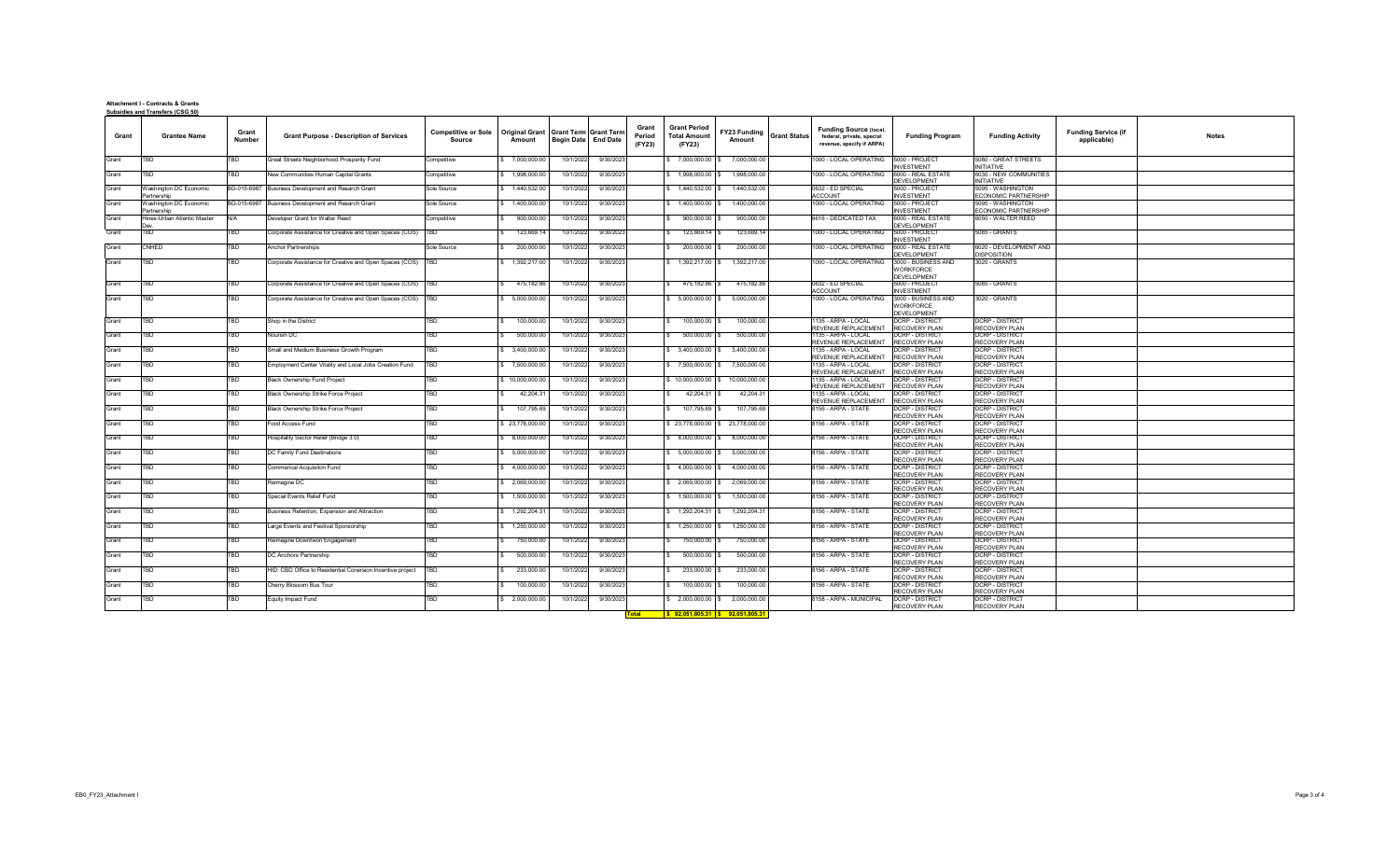# **Attachment I - Contracts & Grants Contracts (All Other CSGs)**

| $\sim$ nuacto (All Other oooo)                      |                                        |                                                     |                                                                     |                                             |                                            |                                                  |                                     |            |                                                                       |                                                                        |                                                |                                        |                                                                                        |                                                                           |                             |                                           |                    |              |
|-----------------------------------------------------|----------------------------------------|-----------------------------------------------------|---------------------------------------------------------------------|---------------------------------------------|--------------------------------------------|--------------------------------------------------|-------------------------------------|------------|-----------------------------------------------------------------------|------------------------------------------------------------------------|------------------------------------------------|----------------------------------------|----------------------------------------------------------------------------------------|---------------------------------------------------------------------------|-----------------------------|-------------------------------------------|--------------------|--------------|
| Contract /<br><b>Procurement vs</b><br><b>Grant</b> | <b>Vendor / Grantee</b><br><b>Name</b> | <b>Contract</b><br>Number<br>Grant<br><b>Number</b> | <b>Contract / Grant Purpose -</b><br><b>Description of Services</b> | <b>Competitive or Sole</b><br><b>Source</b> | <b>Contract Type (N/A for</b><br>Grants)   | Original<br>Contract /<br>Grant<br><b>Amount</b> | Contract /<br>Begin Date   End Date | Contract / | Contract /<br><b>Grant Term   Grant Term   Grant Period</b><br>(FY23) | <b>Contract / Grant</b><br><b>Period Total</b><br><b>Amount (FY23)</b> | <b>FY23</b><br><b>Funding</b><br><b>Amount</b> | <b>Contract</b><br><b>Grant Status</b> | <b>Funding Source (local,</b><br>federal, private, special revenue<br>specify if ARPA) | <b>Funding Program</b>                                                    | <b>Funding Activity</b>     | <b>Funding Service (if</b><br>applicable) | <b>Funding CSG</b> | <b>Notes</b> |
| Contract                                            | JP Morgan                              | N/A                                                 | PCard                                                               |                                             | Indefinite Delivery Indefinite<br>Quantity | \$100,000.00                                     | 10/1/2022                           |            | 9/30/2023 Not Applicable                                              | 100,000.00                                                             | \$100,000.00                                   |                                        | 0632 - ED SPECIAL<br>ACCOUNT                                                           | 1000 - AGENCY<br>MANAGEMENT                                               | 1001 - AGENCY OVERSIGHT     | 0040                                      |                    |              |
| Contract                                            | TRD                                    | <b>TRD</b>                                          | Office of Public Private Partnership (Other<br>Services & Charges)  |                                             |                                            | 46,170.12                                        | 10/1/2022                           |            | 9/30/2023 Not Applicable                                              |                                                                        | $46,170.12$ \$ $46,170.12$                     |                                        | 1000 - LOCAL OPERATING                                                                 | 2000 - DEPUTY MAYOR FOR 2090 - OFFICE OF PUBLIC-<br>PLANNING AND ECONOMIC | <b>PRIVATE PARTNERSHIPS</b> | በበ4በ                                      |                    |              |
| Contract                                            | DC Supply Schedule Misc                |                                                     | <b>Office Supplies</b>                                              | Competitive                                 | Indefinite Delivery Indefinite<br>Quantity | \$35,000.00                                      | 10/1/2022                           |            | 9/30/2023 Not Applicable                                              |                                                                        | $35,000.00$   \$ 35,000.00                     |                                        | 0632 - ED SPECIAL<br><b>ACCOUNT</b>                                                    | 1000 - AGENCY<br>MANAGEMENT                                               | 1001 - AGENCY OVERSIGHT     | 0020                                      |                    |              |
| Contract                                            |                                        |                                                     | Computer and electronics acquisitions                               | Competitive                                 | <b>Firm Fixed Price</b>                    | 32,500.00                                        | 10/1/2022                           |            | 9/30/2023 Not Applicable                                              |                                                                        | $32,500.00$ \ \$ 32,500.00                     |                                        | 0632 - ED SPECIAL<br><b>ACCOUNT</b>                                                    | 1000 - AGENCY<br><b>MANAGEMENT</b>                                        | 1001 - AGENCY OVERSIGHT     | ∩∩7∩                                      |                    |              |
| Contract                                            | <b>Xerox</b>                           |                                                     | DCEB-2017-F-Leasing Equipment                                       | Competitive                                 | Firm Fixed Price                           | \$25,000.00                                      | 10/1/2022                           |            | 9/30/2023 Not Applicable                                              |                                                                        | $25,000.00$ \$ 25,000.00                       |                                        | 0632 - ED SPECIAL<br>ACCOUNT                                                           | 1000 - AGENCY<br>MANAGEMENT                                               | 1001 - AGENCY OVERSIGHT     | 0070                                      |                    |              |
| Contract                                            | Greater Washington Bo N/A              |                                                     | Membership Dues                                                     | Sole Source                                 | Firm Fixed Price                           | 15,000.00                                        | 10/1/2022                           |            | 9/30/2023 Not Applicable                                              | 15,000.00                                                              | 15,000.00                                      |                                        | 1000 - LOCAL OPERATING                                                                 | 1000 - AGENCY<br><b>MANAGEMENT</b>                                        | 1001 - AGENCY OVERSIGHT     | 0040                                      |                    |              |
| Contract                                            | Agency Staff (Internal)   TBD          |                                                     | Training                                                            |                                             |                                            | \$ 15,000.00                                     | 10/1/2022                           |            | 9/30/2023 Not Applicable                                              | 15,000.00                                                              | \$ 15,000.00                                   |                                        | 1000 - LOCAL OPERATING                                                                 | 1000 - AGENCY<br>MANAGEMENT                                               | 1010 - PERSONNEL            | 0040                                      |                    |              |
| Contract                                            | DC Supply Schedule Misc                |                                                     | <b>Office Supplies</b>                                              | Competitive                                 | Indefinite Delivery Indefinite<br>Quantity | 14,700.00                                        | 10/1/2022                           |            | 9/30/2023 Not Applicable                                              |                                                                        | $14,700.00$ $\frac{1}{9}$ 14,700.00            |                                        | 1000 - LOCAL OPERATING                                                                 | 1000 - AGENCY<br><b>MANAGEMENT</b>                                        | 1001 - AGENCY OVERSIGHT     | 0020                                      |                    |              |
| Contract                                            | Intra-District (DPW)                   | <b>TBD</b>                                          | Fleet MOU DPW                                                       |                                             | TBD                                        | \$11,147.72                                      | 10/1/2022                           |            | 9/30/2023 Not Applicable                                              |                                                                        | $11,147.72$ \$ 11,147.72                       |                                        | 1000 - LOCAL OPERATING                                                                 | 1000 - AGENCY<br><b>MANAGEMENT</b>                                        | 1001 - AGENCY OVERSIGHT     | 0040                                      |                    |              |
| Contract                                            |                                        |                                                     | Agency copier Paper                                                 | Competitive                                 | Indefinite Delivery Indefinite<br>Quantity | 6,549.1                                          | 10/1/2022                           |            | 9/30/2023 Not Applicable                                              | 6,549.13                                                               | \$6,549.13                                     |                                        | 1000 - LOCAL OPERATING                                                                 | 1000 - AGENCY<br><b>MANAGEMENT</b>                                        | 1001 - AGENCY OVERSIGHT     | 0040                                      |                    |              |
| Contract                                            | Zoho Corporation                       | N/A                                                 | Subscription                                                        | Sole Source                                 | <b>Firm Fixed Price</b>                    | 5,300.00                                         | 10/1/2022                           |            | 9/30/2023 Not Applicable                                              | $5,300.00$ \$                                                          | 5,300.00                                       |                                        | 1000 - LOCAL OPERATING                                                                 | 1000 - AGENCY<br><b>MANAGEMENT</b>                                        | 1001 - AGENCY OVERSIGHT     | 0040                                      |                    |              |
| Contract                                            | Greater Washington His N/A             |                                                     | <b>Membership Dues</b>                                              | Sole Source                                 | Firm Fixed Price                           | 5,000.00                                         | 10/1/2022                           |            | 9/30/2023 Not Applicable                                              |                                                                        | $5,000.00$ \$ $5,000.00$                       |                                        | 1000 - LOCAL OPERATING                                                                 | 1000 - AGENCY<br><b>MANAGEMENT</b>                                        | 1001 - AGENCY OVERSIGHT     | 0040                                      |                    |              |
| Contract                                            | JP Morgan                              | IN/A                                                | Pcard/Membership (St Elizabeths)                                    | N/A                                         | Indefinite Delivery Indefinite<br>Quantity | 5,000.00                                         | 10/1/2022                           |            | 9/30/2023 Not Applicable                                              |                                                                        | $5,000.00$   \$ $5,000.00$                     |                                        | 1000 - LOCAL OPERATING                                                                 | 6000 - REAL ESTATE<br>DEVELOPMENT                                         | 6040 - ST ELIZABETHS        | 0040                                      |                    |              |
| Contract                                            | Intra-district (OCTO)   TBD            |                                                     | Request for Telecom Services (RTS)                                  |                                             |                                            | 2,500.00                                         | 10/1/2022                           |            | 9/30/2023 Not Applicable                                              | 2,500.00                                                               | \$ 2,500.00                                    |                                        | 1000 - LOCAL OPERATING                                                                 | 1000 - AGENCY<br>MANAGEMENT                                               | 1001 - AGENCY OVERSIGHT     | 0031                                      |                    |              |
|                                                     |                                        |                                                     |                                                                     |                                             |                                            |                                                  |                                     |            | <b>Total</b>                                                          | <u>  \$         318,866.97   \$   318,866.9</u>                        |                                                |                                        |                                                                                        |                                                                           |                             |                                           |                    |              |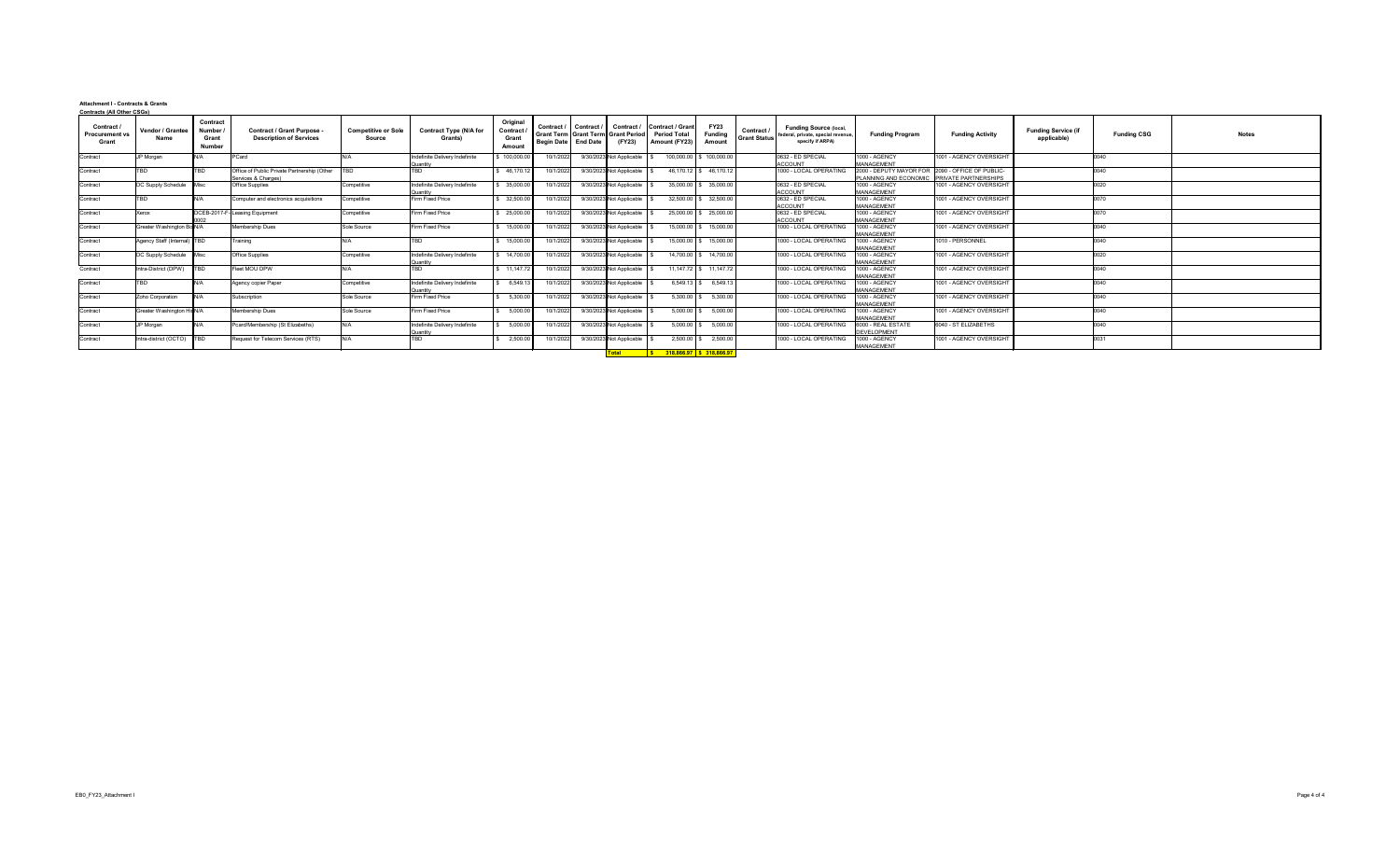#### **Attachment I - Contracts & Grants Contracts (CSG 41)**

| <b>Contract / Procurement</b> | <b>Vendor Name</b>             | Contract<br>Number | <b>Contract Purpose - Description of Services</b>                                                                                                                                                                                          | <b>Competitive or Sole</b><br>Source | <b>Contract Type</b>                    | Original<br>Contract | Contract<br><b>Term Begin</b><br>Date | Contract<br>Term End<br>Date | Contract<br>Period<br>(FY23) | Contract<br><b>Period Total</b><br>Amount (FY23 | FY23 Funding<br>Amount | Contract<br><b>Status</b> | <b>Funding Source (local,</b><br>federal, private, special revenue<br>specify if ARPA) | <b>Funding Program</b>                                           | <b>Funding Activity</b>                       | <b>Funding Service (if</b><br>applicable) | <b>Notes</b> |
|-------------------------------|--------------------------------|--------------------|--------------------------------------------------------------------------------------------------------------------------------------------------------------------------------------------------------------------------------------------|--------------------------------------|-----------------------------------------|----------------------|---------------------------------------|------------------------------|------------------------------|-------------------------------------------------|------------------------|---------------------------|----------------------------------------------------------------------------------------|------------------------------------------------------------------|-----------------------------------------------|-------------------------------------------|--------------|
| Contract                      | <b>AGENCY OVERSIGHT</b>        | TBD                | Annual Agency Retreat                                                                                                                                                                                                                      | Competitive                          | Firm Fixed Price                        |                      | 10/1/2021                             | 9/30/2022 TBD                |                              | 35,000.00                                       | 35,000.00              |                           | 0632 - ED SPECIAL ACCOUNT 1000 - AGENCY                                                | <b>MANAGEMENT</b>                                                | 1001 - AGENCY OVERSIGHT                       |                                           |              |
| Contract                      | COMMUNITY OUTREACH             | TBD                | Business Dev & Economic Intelligence Data Strategy &<br>Ingagement Support                                                                                                                                                                 | Sole Source                          | Indefinite Delivery Indefinite Quantity |                      | 10/1/2021                             | 9/30/2022 TBD                |                              | \$411,000.00                                    | 411,000.00             |                           | 0632 - ED SPECIAL ACCOUNT                                                              | 2000 - DEPUTY MAYOR FOR 2020 - COMMUNITY<br>LANNING AND ECONOMIC | OUTREACH                                      |                                           |              |
| Contract                      | <b>ST ELIZABETHS</b>           | TBD                | St. Elizabeth MAINTENANCE services                                                                                                                                                                                                         | Competitive/Sole Source              | Firm Fixed Price                        |                      | 10/1/2021                             | 9/30/2022 TBD                |                              | 200,000.00                                      | 200,000.00             |                           | 1000 - LOCAL OPERATING                                                                 | 6000 - REAL ESTATE<br><b>EVELOPMENT</b>                          | 040 - ST ELIZABETHS                           |                                           |              |
| Contract                      | <b>ST ELIZABETHS</b>           | TBD                | St. Elizabeths Owners Rep Srvcs                                                                                                                                                                                                            | Competitive                          | Labor Hour                              |                      | 10/1/2021                             | 9/30/2022 TBD                |                              | 200,000.00                                      | 200,000.0              |                           | 000 - LOCAL OPERATING                                                                  | 6000 - REAL ESTATE<br><b>DEVELOPMENT</b>                         | 040 - ST ELIZABETHS                           |                                           |              |
| Contract                      | ST ELIZABETHS                  | TBD                | <b>DSLBD Clean Team</b>                                                                                                                                                                                                                    | N/A                                  | <b>TBD</b>                              |                      | 10/1/2021                             | 9/30/2022 TBD                |                              | 124,000.00                                      | 124,000.00             |                           | 1000 - LOCAL OPERATING                                                                 | 6000 - REAL ESTATE<br><b>DEVELOPMENT</b>                         | 6040 - ST ELIZABETHS                          |                                           |              |
| Contract                      | ST ELIZABETHS                  | TBD                | Safety & Security Items                                                                                                                                                                                                                    | <b>TBD</b>                           | <b>TBD</b>                              |                      | 10/1/2021                             | 9/30/2022 TBD                |                              | 50,000.00                                       | 50,000.00              |                           | 1000 - LOCAL OPERATING                                                                 | 6000 - REAL ESTATE<br>DEVELOPMENT                                | 6040 - ST ELIZABETHS                          |                                           |              |
| Contract                      | ST ELIZABETHS                  | TBD                | Events DC Salaries                                                                                                                                                                                                                         | N/A                                  | <b>TRD</b>                              |                      | 10/1/2021                             | 9/30/2022 TBD                |                              | \$474,980.33                                    | 474.980.33             |                           | 1000 - LOCAL OPERATING                                                                 | 6000 - REAL ESTATE<br><b>DEVELOPMENT</b>                         | 6040 - ST ELIZABETHS                          |                                           |              |
| Contract                      | DEVELOPMENT AND DISPOSITION    | <b>BD</b>          | Davis Bacon Monitoring                                                                                                                                                                                                                     | Competitive                          | Indefinite Delivery Indefinite Quantity |                      | 10/1/2021                             | 9/30/2022 TBD                |                              | 198,812.00                                      | 198.812.00             |                           | 1000 - LOCAL OPERATING                                                                 | 6000 - REAL ESTATE<br><b>DEVELOPMENT</b>                         | 6020 - DEVELOPMENT AND<br><b>DISPOSITION</b>  |                                           |              |
| Contract                      | DEVELOPMENT AND DISPOSITION    | <b>TB</b>          | <b>RE</b> Appraisals                                                                                                                                                                                                                       | TBD                                  | Indefinite Delivery Indefinite Quantity |                      | 10/1/2021                             | 9/30/2022 TBD                |                              | 100,000.00                                      | 100,000.00             |                           | 0632 - ED SPECIAL ACCOUNT                                                              | 6000 - REAL ESTATE<br>DEVELOPMENT                                | 3020 - DEVELOPMENT AND<br><b>DISPOSITION</b>  |                                           |              |
| Contract                      | DEVELOPMENT AND DISPOSITION    |                    | Title services                                                                                                                                                                                                                             | TBD                                  | Firm Fixed Price                        |                      | 10/1/2021                             | 9/30/2022 TBD                |                              | 125,000.00                                      | 125,000.00             |                           | 0632 - ED SPECIAL ACCOUNT                                                              | 6000 - REAL ESTATE<br>DEVELOPMENT                                | 6020 - DEVELOPMENT AND<br><b>DISPOSITION</b>  |                                           |              |
| Contract                      | DEVELOPMENT AND DISPOSITION    |                    | Economic Impact modeling                                                                                                                                                                                                                   | Competitive                          | Labor Hour                              |                      | 10/1/2021                             | 9/30/2022 TBD                |                              | 122,150.80                                      | 122.150.80             |                           | 1000 - LOCAL OPERATING                                                                 | 6000 - REAL ESTAT<br><b>DEVELOPMENT</b>                          | 6020 - DEVELOPMENT AND<br><b>DISPOSITION</b>  |                                           |              |
| Contract                      | DEVELOPMENT AND DISPOSITION    |                    | Real Estate studies and Services                                                                                                                                                                                                           | Competitive                          | <b>TRD</b>                              |                      | 10/1/2021                             | 9/30/2022 TBD                |                              | 100,000.0                                       | 100,000.00             |                           | 1000 - LOCAL OPERATING                                                                 | 6000 - REAL ESTAT<br><b>DEVELOPMENT</b>                          | 6020 - DEVELOPMENT AND<br><b>DISPOSITION</b>  |                                           |              |
| Contract                      | CONTRACTING AND PROCUREMENT    | TRD                | Senior Level Acquisition Services                                                                                                                                                                                                          | Competitive                          | Labor Hour                              |                      | 10/1/2021                             | 9/30/2022 TBD                |                              | 98,008.0                                        | 98,008.00              |                           | 1000 - LOCAL OPERATING                                                                 | 1000 - AGENCY<br>MANAGEMENT                                      | 1020 - CONTRACTING AND<br><b>PROCUREMENT</b>  |                                           |              |
| Contract                      | CORPORATE ASSISTANCE           | TBD                | Corporate attraction and retention services                                                                                                                                                                                                | Sole Source                          | Labor Hour                              |                      | 10/1/2021                             | 9/30/2022 TBD                |                              | 80,000.00                                       | 80,000.00              |                           | 1000 - LOCAL OPERATING                                                                 | 3000 - BUSINESS AND<br><b>WORKFORCE</b>                          | 3020 - CORPORATE<br>ASSISTANCE                |                                           |              |
| Contract                      | DEVELOPMENT AND DISPOSITION    | TRD                | <b>WRAMC</b> legal services                                                                                                                                                                                                                | Sole Source                          | Labor Hour                              |                      | 10/1/2021                             | 9/30/2022 TBD                |                              | 75,000.00                                       | 75,000.00              |                           | 1000 - LOCAL OPERATING                                                                 | DEVELOPMENT<br>6000 - REAL ESTATE                                | 6020 - DEVELOPMENT AND                        |                                           |              |
| Contract                      | <b>GRANTS</b>                  | TBD                | <b>Grants Reviewer</b>                                                                                                                                                                                                                     | Competitive                          | Indefinite Delivery Indefinite Quantity |                      | 10/1/2021                             | 9/30/2022 TBD                |                              | 69,750.00                                       | 69,750.00              |                           | 0632 - ED SPECIAL ACCOUNT                                                              | DEVELOPMENT<br>5000 - PROJECT                                    | <b>DISPOSITION</b><br>5085 - GRANTS           |                                           |              |
| Contract                      | POLICY                         | TBD                | Performance metrics services                                                                                                                                                                                                               | Competitive                          | <b>TRD</b>                              |                      | 10/1/2021                             | 9/30/2022 TBD                |                              | 67,871.80                                       | 67,871.80              |                           | 0632 - ED SPECIAL ACCOUNT                                                              | NVESTMENT<br>1000 - AGENCY                                       | 1005 - POLICY                                 |                                           |              |
| Contract                      | INDUSTRIAL REVENUE BOND        | 'BD                | <b>IRB Marketing</b>                                                                                                                                                                                                                       |                                      | irm Fixed Price                         |                      | 10/1/2021                             | 9/30/2022 TBD                |                              | 40,000.00                                       | 40,000.0               |                           | 0609 - IRB O TYPE                                                                      | MANAGEMENT<br>5000 - PROJECT                                     | <b>035 - INDUSTRIAL REVENU</b>                |                                           |              |
| Contract                      | INDUSTRIAL REVENUE BOND        | TBD                | <b>Bond Counsel</b>                                                                                                                                                                                                                        | Competitive                          | Indefinite Delivery Indefinite Quantity |                      | 10/1/2021                             | 9/30/2022 TBD                |                              | 35,000.00                                       | 35,000.00              |                           | 0609 - IRB O TYPE                                                                      | <b>INVESTMENT</b><br>5000 - PROJECT                              | <b>BOND</b><br>5035 - INDUSTRIAL REVENUI      |                                           |              |
| Contract                      | INDUSTRIAL REVENUE BOND        | TBD                | <b>Bond Counsel</b>                                                                                                                                                                                                                        | Competitive                          | Indefinite Delivery Indefinite Quantity |                      | 10/1/2021                             | 9/30/2022 TBD                |                              | 35,000.00                                       | 35,000.00              |                           | 0609 - IRB O TYPE                                                                      | <b>INVESTMENT</b><br>5000 - PROJECT                              | <b>BOND</b><br>5035 - INDUSTRIAL REVENUE      |                                           |              |
| Contract                      | INDUSTRIAL REVENUE BOND        | TRD                | <b>Bond Counsel</b>                                                                                                                                                                                                                        | Competitive                          | Indefinite Delivery Indefinite Quantity |                      | 10/1/2021                             | 9/30/2022 TBD                |                              | 35,000.00                                       | 35,000.00              |                           | 0609 - IRB O TYPE                                                                      | <b>INVESTMENT</b><br>5000 - PROJECT                              | <b>BOND</b><br>5035 - INDUSTRIAL REVENUE      |                                           |              |
| Contract                      | INDUSTRIAL REVENUE BOND        | TBD                | <b>Bond Counsel</b>                                                                                                                                                                                                                        | Competitive                          | Indefinite Delivery Indefinite Quantity |                      | 10/1/2021                             | 9/30/2022 TBD                |                              | \$35,000.00                                     | 35,000.00              |                           | 0609 - IRB O TYPE                                                                      | <b>INVESTMENT</b><br>5000 - PROJECT                              | OND<br>5035 - INDUSTRIAL REVENU               |                                           |              |
| Contract                      | INDUSTRIAL REVENUE BOND        | TBD                | <b>Bond Counsel</b>                                                                                                                                                                                                                        | Competitive                          | Indefinite Delivery Indefinite Quantity |                      | 10/1/2021                             | 9/30/2022 TBD                |                              | 35,000.00                                       | 35,000.00              |                           | 0609 - IRB O TYPE                                                                      | <b>INVESTMENT</b><br>5000 - PROJECT                              | 5035 - INDUSTRIAL REVENU                      |                                           |              |
| Contract                      | <b>INDUSTRIAL REVENUE BOND</b> | TBD                | <b>Bond Counsel</b>                                                                                                                                                                                                                        | Competitive                          | Indefinite Delivery Indefinite Quantity |                      | 10/1/2021                             | 9/30/2022 TBD                |                              | 35,000.00                                       | 35,000.00              |                           | 0609 - IRB O TYPE                                                                      | <b>INVESTMENT</b><br>5000 - PROJEC                               | <b>OIACE</b><br>5035 - INDUSTRIAL REVENUE     |                                           |              |
| Contract                      | <b>AGENCY OVERSIGHT</b>        | TBD                | Outlook 365 and EOM Support Services                                                                                                                                                                                                       | <b>TBD</b>                           | TRD                                     |                      | 10/1/2021                             | 9/30/2022 TBD                |                              | 30,000.00                                       | 30,000.00              |                           | 1000 - LOCAL OPERATING                                                                 | <b>INVESTMENT</b><br>1000 - AGENCY                               | <b>OND</b><br>1001 - AGENCY OVERSIGHT         |                                           |              |
| Contract                      | <b>GRANTS</b>                  | TBD                | Grants Management Software and Licenses (GIFTS)                                                                                                                                                                                            | Sole Source                          | Firm Fixed Price                        |                      | 10/1/2021                             | 9/30/2022 TBD                |                              | 30,000.00                                       | 30,000.00              |                           | 0632 - ED SPECIAL ACCOUNT                                                              | <b>MANAGEMENT</b><br>5000 - PROJEC                               | 5085 - GRANTS                                 |                                           |              |
| Contract                      | DEVELOPMENT AND DISPOSITION    | <b>RD</b>          | ranscription services                                                                                                                                                                                                                      | Competitive                          | irm Fixed Price                         |                      | 10/1/2021                             | 9/30/2022 TBD                |                              | 20,000.0                                        | 20,000.00              |                           | 1000 - LOCAL OPERATING                                                                 | NVESTMENT<br>6000 - REAL ESTAT                                   | 3020 - DEVELOPMENT AND                        |                                           |              |
| Contract                      | CONTRACTING AND PROCUREMENT    | TBD                | Kwiktag Maintenance                                                                                                                                                                                                                        | Competitive                          | TRN                                     |                      | 10/1/2021                             | 9/30/2022 TBD                |                              | 14,250.00                                       | 14,250.00              |                           | 0632 - ED SPECIAL ACCOUNT                                                              | <b>DEVELOPMENT</b><br>1000 - AGENCY                              | DISPOSITION<br>020 - CONTRACTING AND          |                                           |              |
| Contract                      | <b>AGENCY OVERSIGHT</b>        | TBD                | Temporary Personnel                                                                                                                                                                                                                        | Competitive                          | Labor Hour                              |                      | 10/1/2021                             | 9/30/2022 TBD                |                              | 7,500.00                                        | 7,500.00               |                           | 1000 - LOCAL OPERATING                                                                 | MANAGEMENT<br>1000 - AGENCY                                      | <b>PROCUREMENT</b><br>1001 - AGENCY OVERSIGHT |                                           |              |
| Contract                      | NEW COMMUNITIES INITIATIVE     | TBD                | Contracts (Enhance Community Engagement, Human Capital                                                                                                                                                                                     | Competitive                          | Labor Hour, Indefinite Delivery         |                      | 10/1/2021                             | 9/30/2022 TBD                |                              | 680,000.00                                      | 680,000.00             |                           | 1000 - LOCAL OPERATING                                                                 | <b>MANAGEMENT</b><br>6000 - REAL ESTATE                          | 6030 - NEW COMMUNITIES                        |                                           |              |
|                               |                                |                    | Planning, Website technical Support and upgrades for the District's<br>New Communities Initiative (NCI), Community Develpoment<br>planning, Real Estate-New Communities- Finanical Services, ETO<br>Case management software and services) |                                      | Indefinite Quantity, Firm Fixed Price,  |                      |                                       |                              |                              |                                                 |                        |                           |                                                                                        | <b>DEVELOPMENT</b>                                               | <b>INITIATIVE</b>                             |                                           |              |
| Contract                      | DEVELOPMENT AND DISPOSITION    | TBD                | <b>RE</b> Appraisals                                                                                                                                                                                                                       | TBD                                  | Indefinite Delivery Indefinite Quantity |                      | 10/1/2021                             | 9/30/2022 TBD                |                              | 75,000.00                                       | 75,000.00              |                           | 1000 - LOCAL OPERATING                                                                 | 6000 - REAL ESTATE<br>EVELOPMENT                                 | 6020 - DEVELOPMENT AND<br><b>DISPOSITION</b>  |                                           |              |
| Contract                      | <b>AGENCY OVERSIGHT</b>        | TBD                | Microsoft Dynamics MOU to OCTO                                                                                                                                                                                                             | TBD                                  | TBD                                     |                      | 10/1/2021                             | 9/30/2022 TBD                |                              | 13,267.88                                       | 13,267.88              |                           | 1000 - LOCAL OPERATING                                                                 | 1000 - AGENCY<br><b>MANAGEMENT</b>                               | 1001 - AGENCY OVERSIGHT                       |                                           |              |
| Contract                      | <b>AGENCY OVERSIGHT</b>        | TBD                | ASL Services MOU to Disability Rights                                                                                                                                                                                                      | <b>TBD</b>                           | TBD                                     |                      | 10/1/2021                             | 9/30/2022 TBD                |                              | 1,568.08                                        | 1,568.08               |                           | 1000 - LOCAL OPERATING                                                                 | 1000 - AGENCY<br>MANAGEMENT                                      | 1001 - AGENCY OVERSIGHT                       |                                           |              |

**Total 3,653,158.89 \$ 3,653,158.89 \$**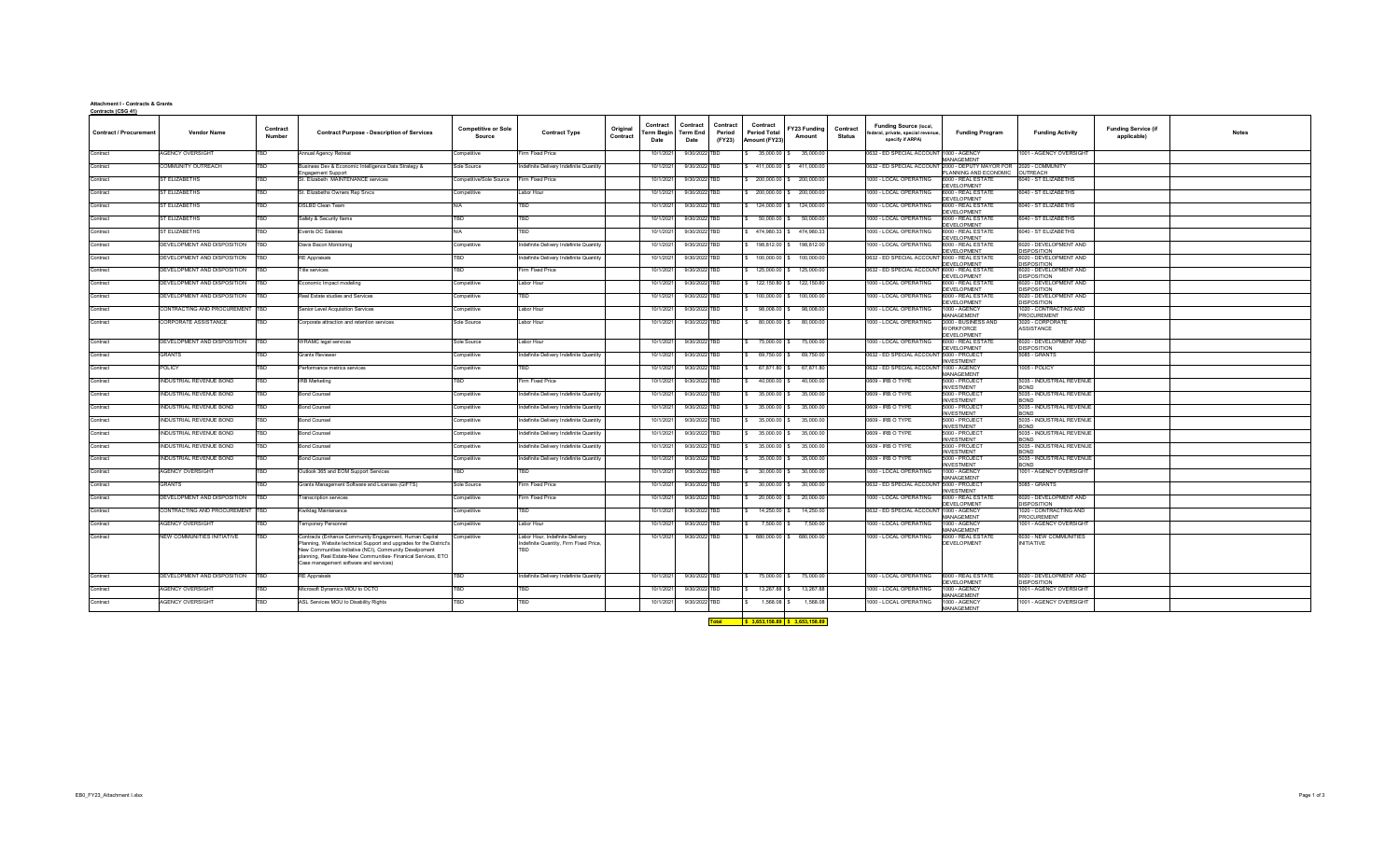#### **Attachment I - Contracts & Grants Subsidies and Transfers (CSG 50)**

| Grant | <b>Grantee Name</b>                   | Grant<br>Number | <b>Grant Purpose - Description of Services</b>                | <b>Competitive or Sole</b><br>Source | Original Grant   Grant Term   Grant Term<br>Amount | <b>Begin Date</b> End Date |           | Grant<br>Period<br>(FY23) | <b>Grant Period</b><br><b>Total Amount</b><br>(FY23) | FY23 Funding<br>Amount | <b>Grant Status</b> | <b>Funding Source (local,</b><br>federal, private, special<br>revenue, specify if ARPA) | <b>Funding Program</b>                                        | <b>Funding Activity</b>                          | <b>Funding Service (if</b><br>applicable) | <b>Notes</b> |
|-------|---------------------------------------|-----------------|---------------------------------------------------------------|--------------------------------------|----------------------------------------------------|----------------------------|-----------|---------------------------|------------------------------------------------------|------------------------|---------------------|-----------------------------------------------------------------------------------------|---------------------------------------------------------------|--------------------------------------------------|-------------------------------------------|--------------|
| Grant | <b>TBD</b>                            | TBD             | Great Streets Neighborhood Prosperity Fund                    | Competitive                          | \$7,000,000.00                                     | 10/1/2022                  | 9/30/2023 |                           | $$7,000,000.00$ $$7,000,000.00$                      |                        |                     | 1000 - LOCAL OPERATING                                                                  | 5000 - PROJECT<br>NVESTMENT                                   | 5080 - GREAT STREETS<br><b>INITIATIVE</b>        |                                           |              |
| Grant | TBD                                   | TBD             | New Communities Human Capital Grants                          | Competitive                          | \$1,998,000.00                                     | 10/1/2022                  | 9/30/2023 |                           | \$ 1.998,000.00                                      | 1.998.000.00           |                     | 1000 - LOCAL OPERATING                                                                  | 6000 - REAL ESTATE<br>DEVELOPMENT                             | 6030 - NEW COMMUNITIES<br><b>INITIATIVE</b>      |                                           |              |
| Grant | Washington DC Economic<br>Partnership | BD-015-6987     | Business Development and Resarch Grant                        | Sole Source                          | \$1,440,532.00                                     | 10/1/2022                  | 9/30/2023 |                           | $$1,440,532.00$ \$                                   | 1,440,532.00           |                     | 0632 - ED SPECIAL<br><b>ACCOUNT</b>                                                     | 5000 - PROJECT<br><b>INVESTMENT</b>                           | 5095 - WASHINGTON<br><b>ECONOMIC PARTNERSHIP</b> |                                           |              |
| Grant | Washington DC Economic<br>Partnership | BD-015-6987     | Business Development and Resarch Grant                        | Sole Source                          | \$1,400,000.00                                     | 10/1/2022                  | 9/30/2023 |                           | $$1,400,000.00$ $$$                                  | 1,400,000.00           |                     | 1000 - LOCAL OPERATING                                                                  | 5000 - PROJECT<br><b>INVESTMENT</b>                           | 5095 - WASHINGTON<br><b>ECONOMIC PARTNERSHIP</b> |                                           |              |
| Grant | Hines-Urban Atlantic Master           | N/A             | Developer Grant for Walter Reed                               | Competitive                          | 900,000.00                                         | 10/1/2022                  | 9/30/2023 |                           | 900,000.00                                           | 900.000.00             |                     | 6616 - DEDICATED TAX                                                                    | 6000 - REAL ESTATE<br>DEVELOPMENT                             | 6050 - WALTER REED                               |                                           |              |
| Grant | TBD                                   | TBD             | Corporate Assistance for Creative and Open Spaces (COS)       | <b>TBD</b>                           | 123,669.1                                          | 10/1/2022                  | 9/30/2023 | s.                        | 123,669.14                                           | 123,669.14             |                     | 1000 - LOCAL OPERATING                                                                  | 5000 - PROJECT<br>NVESTMENT                                   | 5085 - GRANTS                                    |                                           |              |
| Grant | CNHED                                 | TBD             | Anchor Partnerships                                           | Sole Source                          | 200,000.00                                         | 10/1/2022                  | 9/30/2023 |                           | 200,000.00                                           | 200,000.00             |                     | 1000 - LOCAL OPERATING                                                                  | 6000 - REAL ESTATE<br>DEVELOPMENT                             | 6020 - DEVELOPMENT AND<br><b>DISPOSITION</b>     |                                           |              |
| Grant | TBD                                   | <b>TBD</b>      | Corporate Assistance for Creative and Open Spaces (COS)   TBD |                                      | \$ 1,392,217.00                                    | 10/1/2022                  | 9/30/2023 |                           | \$ 1,392,217.00                                      | 1,392,217.00           |                     | 1000 - LOCAL OPERATING                                                                  | 3000 - BUSINESS AND<br><b>WORKFORCE</b><br><b>DEVELOPMENT</b> | 3020 - GRANTS                                    |                                           |              |
| Grant | TBD                                   | <b>FBD</b>      | Corporate Assistance for Creative and Open Spaces (COS)   TBD |                                      | 475,182.86                                         | 10/1/2022                  | 9/30/2023 |                           | 475,182.86                                           | 475,182.86             |                     | 0632 - ED SPECIAL<br><b>ACCOUNT</b>                                                     | 5000 - PROJECT<br><b>INVESTMENT</b>                           | 5085 - GRANTS                                    |                                           |              |
| Grant | TBD                                   | TBD             | Corporate Assistance for Creative and Open Spaces (COS)   TBD |                                      | \$5,000,000.00                                     | 10/1/2022                  | 9/30/2023 |                           | \$5,000,000.00                                       | 5,000,000.00           |                     | 1000 - LOCAL OPERATING                                                                  | 3000 - BUSINESS AND<br><b>WORKFORCE</b><br>DEVELOPMENT        | 3020 - GRANTS                                    |                                           |              |
| Grant | TBD                                   | TBD             | Shop in the District                                          | TBD                                  | 100,000.00<br>$\mathbf{s}$                         | 10/1/2022                  | 9/30/2023 | $\mathbf{s}$              | 100,000.00                                           | 100,000.00             |                     | 1135 - ARPA - LOCAL<br>REVENUE REPLACEMENT                                              | DCRP - DISTRICT<br><b>RECOVERY PLAN</b>                       | <b>DCRP - DISTRICT</b><br>RECOVERY PLAN          |                                           |              |
| Grant | TBD                                   | TBD             | Nourish DC                                                    | <b>TBD</b>                           | 500,000.00                                         | 10/1/2022                  | 9/30/2023 |                           | 500,000.00                                           | 500,000.00             |                     | 1135 - ARPA - LOCAL<br>REVENUE REPLACEMENT                                              | DCRP - DISTRICT<br><b>RECOVERY PLAN</b>                       | <b>DCRP - DISTRICT</b><br><b>RECOVERY PLAN</b>   |                                           |              |
| Grant | TBD                                   | TBD             | Small and Medium Business Growth Program                      | TBD                                  | \$3,400,000.00                                     | 10/1/2022                  | 9/30/2023 |                           | \$ 3,400,000.00                                      | 3.400.000.00           |                     | 1135 - ARPA - LOCAL<br>REVENUE REPLACEMENT                                              | <b>DCRP - DISTRICT</b><br><b>RECOVERY PLAN</b>                | <b>DCRP - DISTRICT</b><br><b>RECOVERY PLAN</b>   |                                           |              |
| Grant | TBD                                   | TBD             | Employment Center Vitality and Local Jobs Creation Fund       | TBD                                  | \$7,500,000.00                                     | 10/1/2022                  | 9/30/2023 |                           | \$7,500,000.00 \$7,500,000.00                        |                        |                     | 135 - ARPA - LOCAL<br><b>REVENUE REPLACEMENT</b>                                        | <b>DCRP - DISTRICT</b><br><b>RECOVERY PLAN</b>                | <b>DCRP - DISTRICT</b><br><b>RECOVERY PLAN</b>   |                                           |              |
| Grant | TBD                                   | TBD             | Black Ownership Fund Project                                  | TBD                                  | \$10,000,000.00                                    | 10/1/2022                  | 9/30/2023 |                           | \$10,000,000.00 \$10,000,000.00                      |                        |                     | 1135 - ARPA - LOCAL<br>REVENUE REPLACEMENT                                              | <b>DCRP - DISTRICT</b><br><b>RECOVERY PLAN</b>                | <b>DCRP - DISTRICT</b><br><b>RECOVERY PLAN</b>   |                                           |              |
| Grant | TBD                                   | TBD             | Black Ownership Strike Force Project                          | TBD                                  | 42,204.31                                          | 10/1/2022                  | 9/30/2023 | s.                        | 42,204.31                                            | 42,204.31              |                     | 1135 - ARPA - LOCAL<br>REVENUE REPLACEMENT                                              | DCRP - DISTRICT<br><b>RECOVERY PLAN</b>                       | <b>DCRP - DISTRICT</b><br>RECOVERY PLAN          |                                           |              |
| Grant | TBD                                   | TBD             | Black Ownership Strike Force Project                          | <b>TBD</b>                           | 107,795.69                                         | 10/1/2022                  | 9/30/2023 |                           | 107,795.69                                           | 107,795.69             |                     | 8156 - ARPA - STATE                                                                     | DCRP - DISTRICT<br>RECOVERY PLAN                              | <b>DCRP - DISTRICT</b><br>RECOVERY PLAN          |                                           |              |
| Grant | TBD                                   | TBD             | Food Access Fund                                              | <b>TBD</b>                           | \$23,778,000.00                                    | 10/1/2022                  | 9/30/2023 |                           | \$23,778,000.00                                      | 23,778,000.00          |                     | 8156 - ARPA - STATE                                                                     | DCRP - DISTRICT<br>RECOVERY PLAN                              | <b>DCRP - DISTRICT</b><br>RECOVERY PLAN          |                                           |              |
| Grant | TBD                                   | TBD             | Hospitality Sector Relief (Bridge 3.0)                        | TBD                                  | \$8,000,000.00                                     | 10/1/2022                  | 9/30/2023 |                           | \$ 8,000,000.00                                      | 8,000,000.00           |                     | 8156 - ARPA - STATE                                                                     | DCRP - DISTRICT<br>RECOVERY PLAN                              | <b>DCRP - DISTRICT</b><br><b>RECOVERY PLAN</b>   |                                           |              |
| Grant | TBD                                   | TBD             | DC Family Fund Destinations                                   | TBD                                  | \$ 5,000,000.00                                    | 10/1/2022                  | 9/30/2023 |                           | $$5,000,000.00$ $$5,000,000.00$                      |                        |                     | 8156 - ARPA - STATE                                                                     | <b>DCRP - DISTRICT</b><br>RECOVERY PLAN                       | <b>DCRP - DISTRICT</b><br><b>RECOVERY PLAN</b>   |                                           |              |
| Grant | TBD                                   | TBD             | Commerical Acquisiton Fund                                    | TBD                                  | \$4,000,000.00                                     | 10/1/2022                  | 9/30/2023 |                           | \$4,000,000.00                                       | 4,000,000.00           |                     | 8156 - ARPA - STATE                                                                     | <b>DCRP - DISTRICT</b><br>RECOVERY PLAN                       | <b>DCRP - DISTRICT</b><br><b>RECOVERY PLAN</b>   |                                           |              |
| Grant | TBD                                   | <b>TBD</b>      | Reimagine DC                                                  | TBD                                  | \$2,069,000.00                                     | 10/1/2022                  | 9/30/2023 |                           | \$2,069,000.00                                       | 2,069,000.00           |                     | 8156 - ARPA - STATE                                                                     | DCRP - DISTRICT<br>RECOVERY PLAN                              | <b>DCRP - DISTRICT</b><br><b>RECOVERY PLAN</b>   |                                           |              |
| Grant | TBD                                   | TBD             | Special Events Relief Fund                                    | <b>TBD</b>                           | \$ 1,500,000.00                                    | 10/1/2022                  | 9/30/2023 |                           | \$ 1,500,000.00                                      | 1,500,000.00           |                     | 8156 - ARPA - STATE                                                                     | <b>DCRP - DISTRICT</b><br>RECOVERY PLAN                       | <b>DCRP - DISTRICT</b><br>RECOVERY PLAN          |                                           |              |
| Grant | TBD                                   | TBD             | Business Retention, Expansion and Attraction                  | TBD                                  | \$1,292,204.31                                     | 10/1/2022                  | 9/30/2023 |                           | \$ 1,292,204.31                                      | 1,292,204.31           |                     | 8156 - ARPA - STATE                                                                     | <b>DCRP - DISTRICT</b><br>RECOVERY PLAN                       | <b>DCRP - DISTRICT</b><br>RECOVERY PLAN          |                                           |              |
| Grant | TBD                                   | TBD             | Large Events and Festival Sponsorship                         | TBD                                  | \$1,250,000.00                                     | 10/1/2022                  | 9/30/2023 |                           | $$1,250,000.00$ \ \$                                 | 1,250,000.00           |                     | 8156 - ARPA - STATE                                                                     | <b>DCRP - DISTRICT</b><br>RECOVERY PLAN                       | <b>DCRP - DISTRICT</b><br><b>RECOVERY PLAN</b>   |                                           |              |
| Grant | TBD                                   | TBD             | Reimagine Downtwon Engagement                                 | <b>TBD</b>                           | 750,000.00                                         | 10/1/2022                  | 9/30/2023 |                           | 750,000.00                                           | 750,000.00             |                     | 8156 - ARPA - STATE                                                                     | <b>DCRP - DISTRICT</b><br>RECOVERY PLAN                       | <b>DCRP - DISTRICT</b><br><b>RECOVERY PLAN</b>   |                                           |              |
| Grant | TBD                                   | TBD             | DC Anchors Partnership                                        | TBD                                  | \$ 500,000.00                                      | 10/1/2022                  | 9/30/2023 | $\sim$                    | 500,000.00                                           | 500,000.00             |                     | 8156 - ARPA - STATE                                                                     | <b>DCRP - DISTRICT</b><br>RECOVERY PLAN                       | <b>DCRP - DISTRICT</b><br><b>RECOVERY PLAN</b>   |                                           |              |
| Grant | TBD                                   | <b>BD</b>       | HID: CBD Office to Residential Conersion Incentive project    | <b>TBD</b>                           | 233,000.00                                         | 10/1/2022                  | 9/30/2023 |                           | 233,000.00                                           | 233,000.00             |                     | 8156 - ARPA - STATE                                                                     | DCRP - DISTRICT<br>RECOVERY PLAN                              | <b>DCRP - DISTRICT</b><br>RECOVERY PLAN          |                                           |              |
| Grant | TBD                                   | TBD             | Cherry Blossom Bus Tour                                       | TBD                                  | 100,000.00                                         | 10/1/2022                  | 9/30/2023 | s.                        | 100.000.00                                           | 100.000.00             |                     | 8156 - ARPA - STATE                                                                     | DCRP - DISTRICT<br>RECOVERY PLAN                              | <b>DCRP - DISTRICT</b><br>RECOVERY PLAN          |                                           |              |
| Grant | <b>TBD</b>                            | TBD             | Equity Impact Fund                                            | <b>TBD</b>                           | \$ 2,000,000.00                                    | 10/1/2022                  | 9/30/2023 |                           | $$2,000,000.00$ $$$                                  | 2,000,000.00           |                     | 8158 - ARPA - MUNICIPAL                                                                 | DCRP - DISTRICT<br>RECOVERY PLAN                              | <b>DCRP - DISTRICT</b><br><b>RECOVERY PLAN</b>   |                                           |              |
|       |                                       |                 |                                                               |                                      |                                                    |                            |           | <b>Total</b>              | $\frac{1}{5}$ 92,051,805.31 \$ 92,051,805.31         |                        |                     |                                                                                         |                                                               |                                                  |                                           |              |